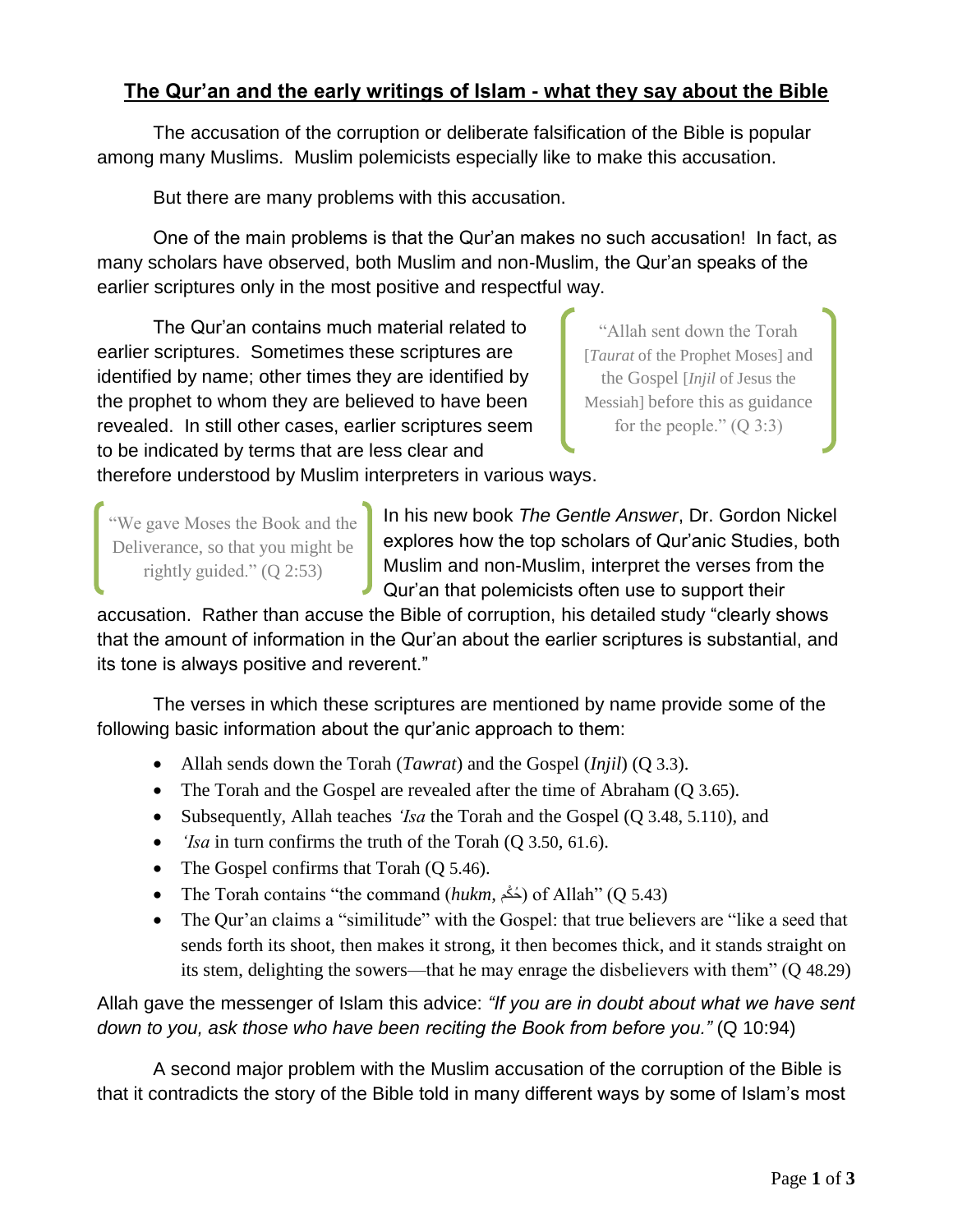famous scholars during the early centuries of Islam in a variety of well-known Muslim sources.

When the fifteenth-century Egyptian scholar Al-Biqa'i was criticized for including material from the Bible in his Qur'an commentary, he appealed directly to the Qur'an itself and to a host of Muslim scholars of the past who freely used the Bible and even encouraged its use.

Al-Biqa'i also reported the *hadith* that the messenger encouraged his followers to narrate stories from the Jews. These traditions about the messenger of Islam led al-Biqa'i to argue that since it was the *sunna* of the messenger of Islam to use the Bible, and since any practice of the messenger is legally binding on Muslims, there should be no doubt about the legality of quoting or using the Bible.

Al-Biq'i often justified his reading the Torah from this verse in the Qur'an *"Bring the Torah and read it if you are truthful!"* (Q 3:93)

Most of the verses from the Qur'an used by Muslim polemicists past and present to support their accusation of corruption of the text of the Bible were not, in fact, understood by classical Muslim commentators on the Qur'an to mean textual corruption. Dr. Nickel's exploration of famous Muslim sources (*tafsir*, *sira*, *hadith*, *asbab al-nuzul*, and *ta'rikh*),

demonstrates that "the majority view among Muslims of the early centuries of Islam was that the earlier scriptures were intact in the seventh century." In fact, these sources offer "quotations" from the Torah and the Gospel and tell of the messenger of Islam showing respect to a copy of the Torah and even appealing to the Torah for legal rulings.

"Neither the Qur'an itself, nor the first Muslim commentators on the Qur'an, nor the stories transmitted by other Muslim genres makes a clear and distinct accusation about the physical alteration of the earlier scriptures." (p. 71)

A third issue of importance to explore is the actual claims in the interpretations of two particular verses from the Qur'an that are most often quoted to back up accusations of biblical falsification. They are Q 2.79 and 3.78. Interpretations of these verses focus on alleged references to the messenger of Islam in the earlier scriptures, especially the Torah. "Most of the actions in the early centuries of Islam picture an action of physically changing a copy of the text of scripture, especially the Torah, and especially by the Jews of Medina in the early seventh century, in response to the appearance of Islam's messenger."

The earliest complete Muslim commentary on the Qur'an in existence, that of Muqatil ibn Sulayman (died 767 C.E.), demonstrates how the earliest and greatest classical Muslim commentaries on the Qur'an understood these verses. According to Muqatil, the Jews of Medina erased the description of Islam's messenger from the Torah, and wrote "the alteration of the description of Muhammad" in the Torah. A tradition passed on by al-Tabari (d. 923), attributed to Abu 'I-'Aliya, accuses the Jews of Medina of erasing both "the description of Muhammad" and "the name of Muhammad from the Torah." Muslim commentators who included accusations of falsification in their interpretations of Q 2.79 or